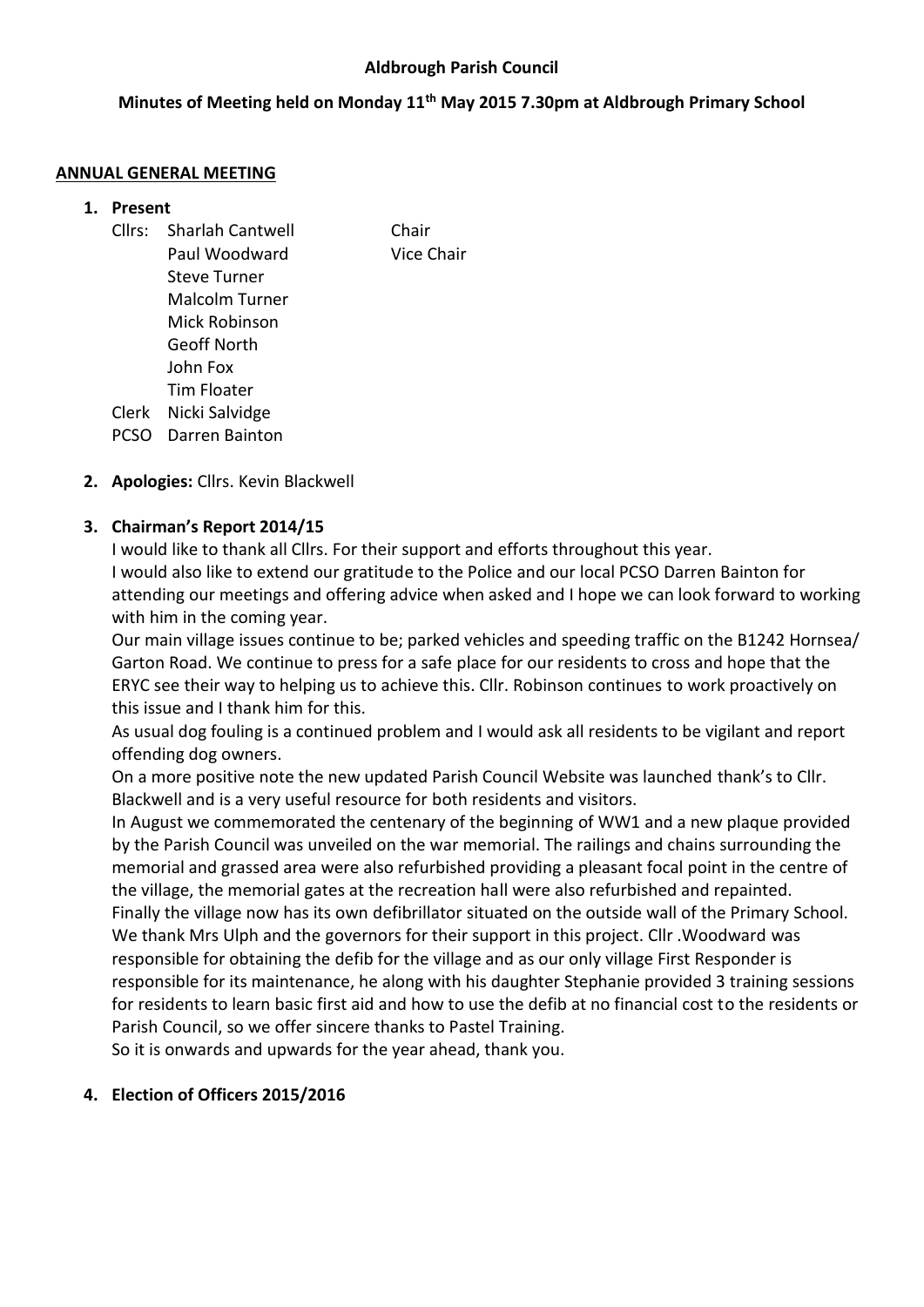|                           | Sharlah Cantwell      | P; M.R S; T.F       |
|---------------------------|-----------------------|---------------------|
| CHAIRMAN                  | Paul Woodward         | P; S.T S;T.F        |
| VICE-CHAIRMAN             |                       |                     |
|                           | <b>Steve Turner</b>   | P;M.T S;M.R         |
| <b>ALLOTMENT REPS (2)</b> | <b>Tim Floater</b>    |                     |
|                           | <b>Steve Turner</b>   | P; M.R S;G.N        |
| <b>CEMETERY</b>           |                       |                     |
| <b>OVERSEER</b>           |                       |                     |
| <b>EMERGENCY</b>          | <b>Steve Turner</b>   | P; G.N S;T.F        |
| PLANNING REPS (3)         | Mick Robinson         |                     |
|                           | Paul Woodward         |                     |
|                           | <b>Geoff North</b>    | P; M.R S; J.F       |
| <b>FLOODING REP</b>       |                       |                     |
|                           | Kevin Blackwell       | $P$ ; J.F $S$ ; M.R |
| GAS SITE REPS (2)         | <b>Tim Floater</b>    |                     |
|                           | Paul Woodward         | P; G.N. S; T.F      |
| <b>PARISH PATHS REP</b>   |                       |                     |
| <b>PLANNING REP</b>       | John Fox              | P; G.N S; M.R       |
|                           | <b>Tim Floater</b>    | P; G.N S; M.R       |
| POLICE LIAISON REP        |                       |                     |
|                           | <b>Malcolm Turner</b> | P; S.T S; P.W       |
| <b>SUSTAINABILITY REP</b> |                       |                     |
|                           | <b>Steve Turner</b>   | P; M.R S; J.F       |
| <b>TEMPERENSE REP</b>     |                       |                     |
|                           | <b>Geoff North</b>    | $P$ ; T.F $S$ ; J.F |
| <b>TOWERY REP</b>         |                       |                     |
|                           | Mick Robinson         | P; G.N S; J.F       |
| <b>VILLAGE HALL REP</b>   |                       |                     |
|                           | <b>Steve Turner</b>   | P; M.R S; J.F       |
| PERSONNEL REPS            | John Fox              |                     |
|                           | <b>Tim Floater</b>    |                     |
|                           | Paul Woodward         | $P$ ; S.T<br>S; M.R |
| <b>HR REP</b>             |                       |                     |

KEY; P = PROPOSED S=SECONDED

#### **PARISH COUNCIL ORDINARY MEETING AGENDA ITEMS**

#### **1. Apologies of Absence**: Kevin Blackwell

#### **2. Resignation of Parish Clerk**

Sarah handed in her notice as clerk on 27<sup>th</sup> April 2015. Cllr. Cantwell spoke to all parish councillors and Autela, who assisted with some legal advice and worked out that Sarah would be owed £84.96 in wages and holiday pay, her P45 and pay slip have been organised and will be forwarded to her.

Cllr. Cantwell also asked Nicki Salvidge if she would be willing to become clerk following a discussion with the rest of the Parish Councillors, Nicki will start on a three month trial as of  $1<sup>st</sup>$  May 2015.

Cllrs. Cantwell and Woodward collected all documents for Aldbrough Parish Council from Sarah who Cllr. Woodward thanked for her work .The documents are now with Nicki.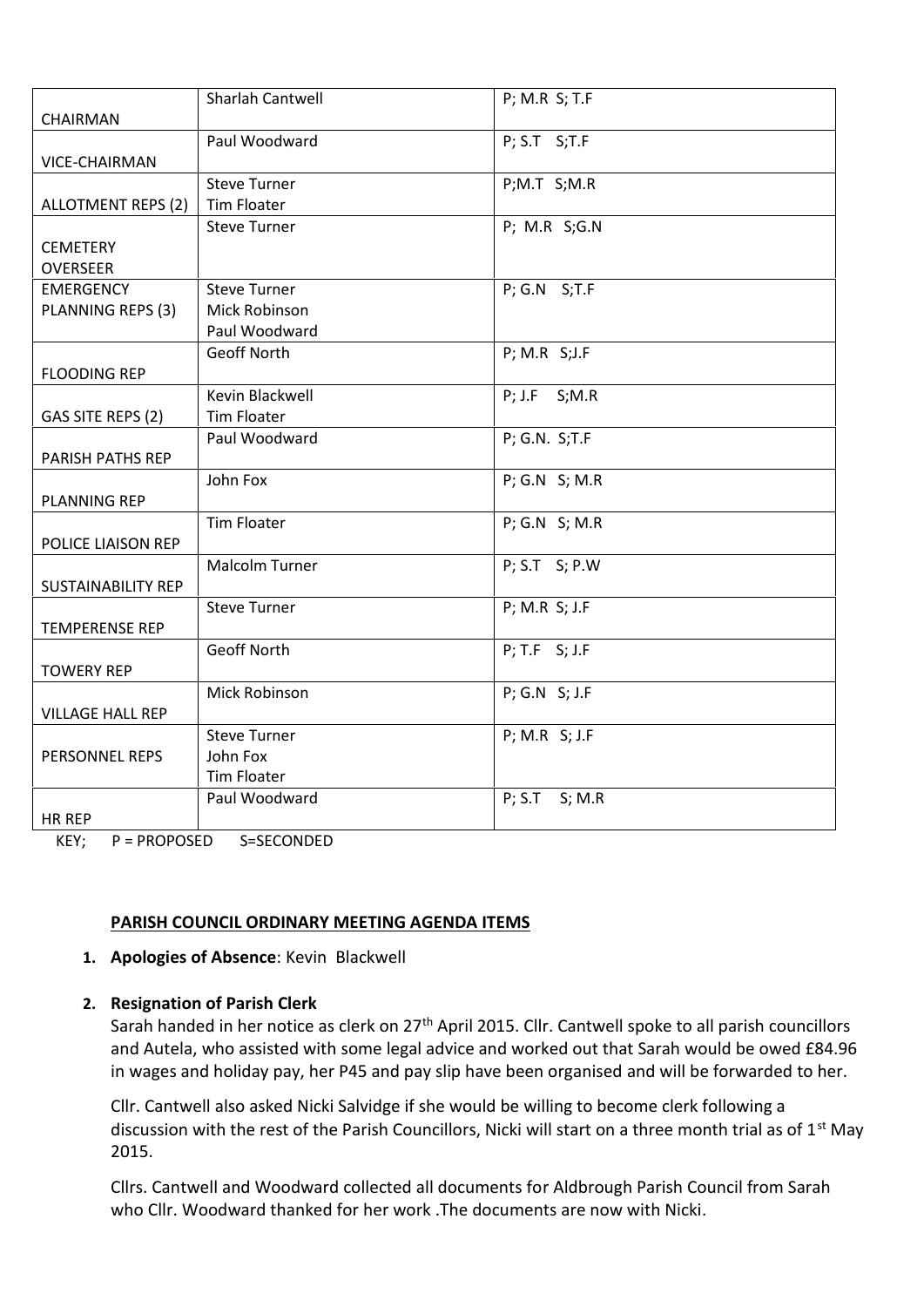# **3. To suspend the meeting for a period of no longer than 15 minutes for public participation**

Member of the public Craig Wilson asked to speak, he has been in touch previously regarding a piece of land next to property 48, Church Street which he has been maintaining for around 5 years, keeping tidy, clearing smoking paraphernalia, bottles, cans, motor vehicles and dog mess and kept the grass cut. And would like to take the land on a more formal basis, fence and use for a garden and parking area. Mr. Wilson has looked into this through numerous agencies and cannot find who it is owned by, Cllr. Fox had previously spoken with Claire Davidson of ERYC who did a land search and found it was not the property of ERYC.

The Parish Council believe it could still be the property of the builder who is now deceased but has a family member living in the village, but could not offer any advice as it is not their land, although did suggest Mr. Wilson getting back in touch with ERYC for help with advice on possible fencing off of the land what services may be on the land and how he may stand legally. Cllr. M. Turner voiced his concern over parking in that area and that currently two vans use the land to park off road. Mr. Wilson confirmed that he was not interested in securing the land to build on.

- **4. To receive declarations of interest by any member of the council in respect of the Agenda items below. Members declaring an interest should (A) identify the agenda item and the type of interest being declared & (B) note dispensations given to any member of the council in respect of the agenda items below** Following the recent election all Parish Councillors asked to sign Declarations of acceptance of office and complete new disclosure forms which will be added to ERYC and Aldbrough Parish Council Websites
- **5. To approve last month's minutes held Monday 13 April 2015** Agreed and signed.
- **6. To present the financial accounts – Chair to approve and sign**

Payments to be made – Cllr Cantwell – Expenses £21.51 Horticultural and Property Services - £278.90 AON Insurance - £856.68 (Same as last year) East Riding for cemetery rates - £66.52 Autella Payroll services - £30.00 Sarah Greenwood -£84.96 Electric for church -£150.00 Nicki to ensure all mail goes to the clerk, as some mail still going to previous clerks.

# **7. Annual Audit**

Approved and signed by Chair and Vice Chair

# **8. Police Matters**

Police had been called to a suspected burglary on 5<sup>th</sup> April on East Newton Road. PCSO Darren Bainton has visited the resident who had been in receipt of an exclusion order to explain what is expected of them from now onwards, the resident was also in receipt of a letter from the Village Hall and fully understood the limits laid down.

Cllr. Floater reported a car travelling at speed down East Newton Road, Cllr. Floater to pass on vehicle details to PCSO Bainton.

Cllr. M Turner reported that the gates at the Elm Tree had been broken, but no report had been received by the police.

# **9. Matters arising – Chair to receive updates on 'Resolves'**

Road Markings – Letter from Mike Peeke read out.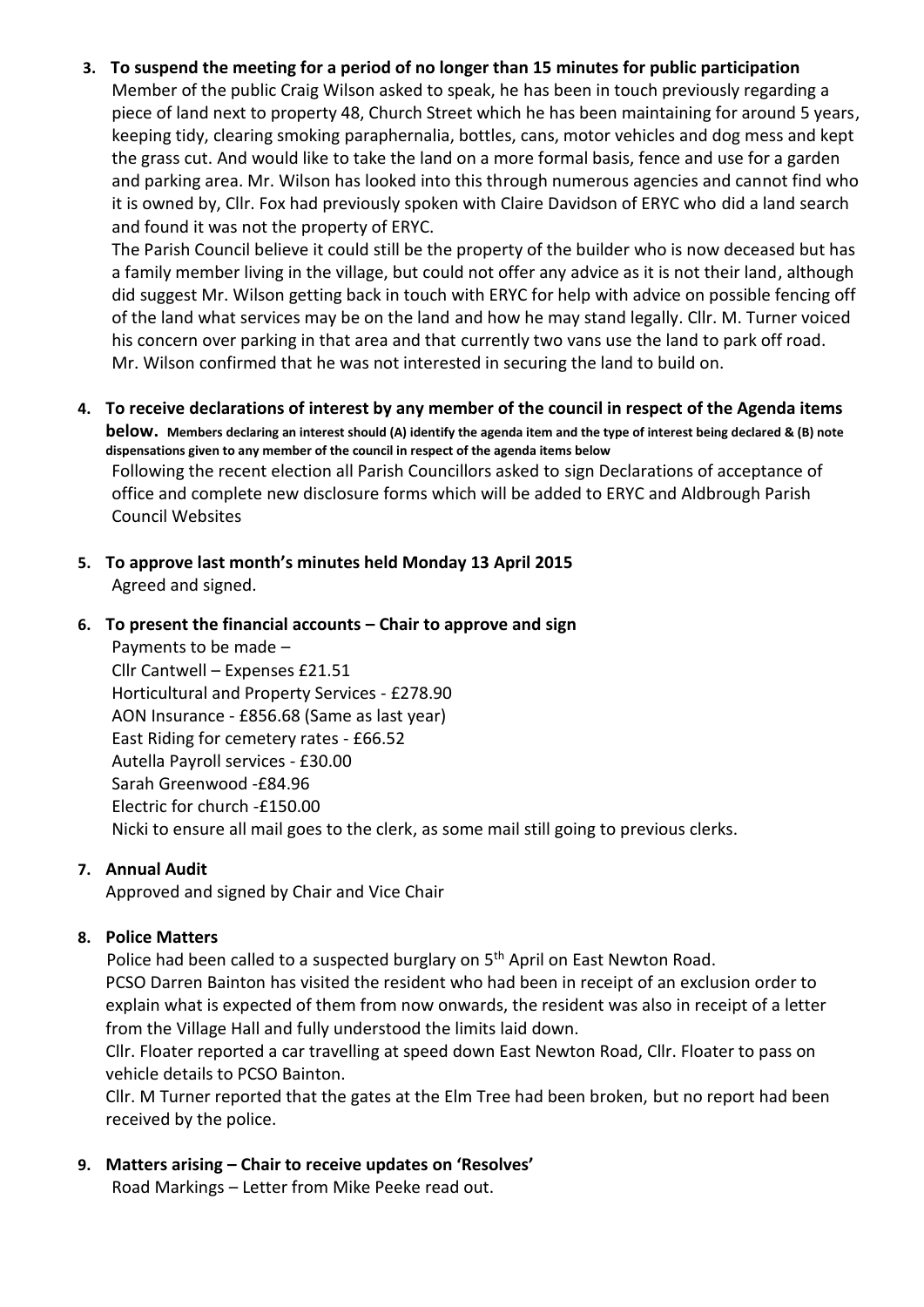Further highway maintenance issues raised. Garton Road needs white lines, Hornsea Road where it is concrete breaking up and footpath needs attention. Wide area in Church Street is in need of surfacing.

Graham Stuarts Response to Drinking Zones, PCSO Bainton to help keep a record of alcohol based issues within the village.

Church Wall – Steve & Geoff met with Mr Kemp to discuss their options with the wall and is going to come back to map out in greater detail. Some areas could do with buttressing to keep safe particularly near the salt bins. Steve and Geoff will report on again when they have met Mr Kemp. Cllr. Cantwell has been in touch with ERYC Karen Wood regarding funding options for the wall and outdoor gym and there are available grants for both. Cllr. Robinson to forward clerk some information.

# **10. CLG Gas site meeting/information**

Cllr. S. Turner and Tony had visited the site and where happy with the bunding. Although there are still issues with lighting. Cllr. Robinson asked again at the meeting for screening which should be in place, should the screening not be put in place, council to go back to planning department. Next meeting July 2015.

# **11. ERNLICA**

E mail response from ERLICA read out and vote taken on continued membership, it was unanimously decided not to re-new.

# **12. Planning Applications**

Springfield Farm appeal decision passed around.

### **13. Correspondence**

Renewal of School Premises – form and copy of insurance sent by Sarah Letter re changes to Post office opening hours – Mon – Sat 7.00-22.00

#### **14. Any Other Business**

Cllr. Fox – Booked  $3<sup>rd</sup>$  June to attend Planning Liaison Meeting.

Bungalow on Seaside Road is subject to over grown leylandlis and their garden and bungalow now overshadowed, Neighbour has refused to have them chopped down. Cllr. Fox to pass on details to the clerk to report to ERYC

Cllr. Robinson – Asked if C. Cllr Holtby could be contacted to see if he had been in touch with Katie Stork.

Paul Turner had finished off the jobs he has been doing at the recreation ground The Village Hall and Parish Council to share the expenses.

Salt bin on Carlton Lane in need of replacement.

Emergency plan has been drafted and is currently with Hornsea Inshore Rescues Sue Hickson- Marsay, when it is returned Cllr. Robinson will bring to council.

A Hammond is still owing rent for his allotment, clerk to send reminder.

Cllr. Robinson checked with PCSO regarding the number of deaths on the B1242 within the parish borders in the last 30 years prior to his meeting with the overview and scrutiny panel.

Cllr. M Turner – School sign, facing the wrong way. Lorries are getting lost looking for the shop is it possible to sign post from Main Road, clerk to look into

Cllr- Woodward – Dates of interest  $12<sup>th</sup>$  May Holderness against drilling meeting.

11<sup>th</sup> July School Fete Aldbrough's got talent.

Cllr. Turner – Cold calling, Cllr. Turner spoke to a group of cold callers after they ignored a sign In the no cold calling area, they left when asked.

Cllr Turner was concerned over an extension being built in the village but as it was under a certain size no planning was required.